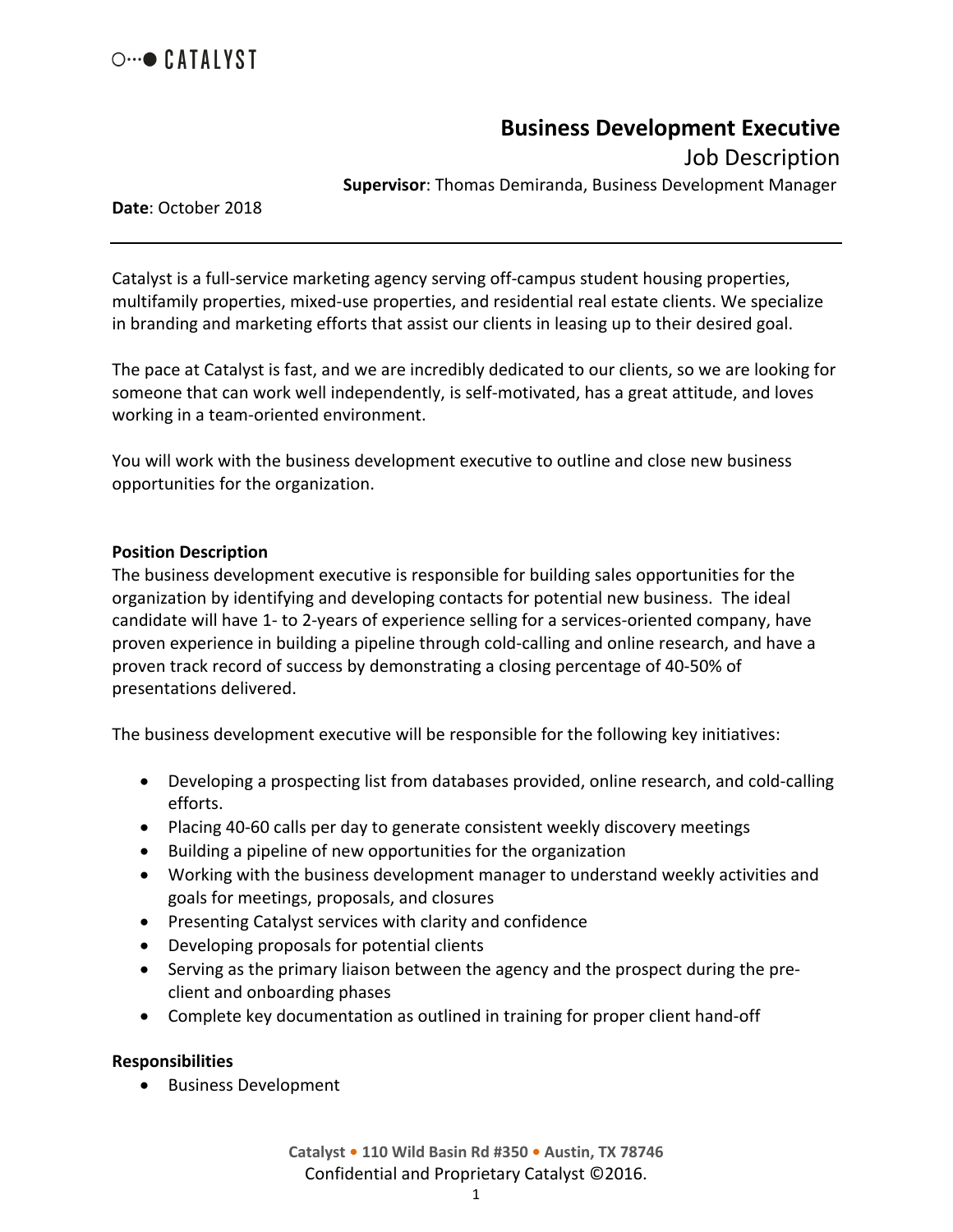# $\circ \cdot \cdot \bullet$  CATALYST

- $\circ$  Define a 30-, 60-, 90-day growth plan in conjunction with the manager to outline key monthly and quarterly pipeline and revenue goals
- $\circ$  Complete a 30-, 60-, 90-day training program as outlined by the sales manager
- $\circ$  Prepare weekly inputs into sales opportunities for review in a team revenue huddle
- o Adhere to the Catalyst sales process as outlined in training
- o Demonstrated commitment to grow in industry knowledge
- $\circ$  Identification and solicitation of prospective clients within the multifamily, mixed-use real estate industry and other verticals as assigned, via networking, research, phone calls, email communication, etc.
- $\circ$  Maintain a sales pipeline for prospective client opportunities and update records in Salesforce for proper tracking and reporting
- o Deliver a weekly sales report utilizing the Salesforce application
- $\circ$  Maintain proposal template reflective of current rates and services for use by other sales team members
- o Subscribe to key industry publications and media alerts to identify new business opportunities
- o Attend business conferences with the intent of networking to build opportunities as assigned
- o Gain full understanding of Catalyst and Campus Advantage to determine the correct strategies and tactics to pitch to a prospective client

# **Personal characteristics**

The business development executive candidate should demonstrate competence in some or all the following:

- Communicate Effectively: Speak, listen and write in a clear, thorough and timely manner using appropriate and effective communication tools and techniques. (Grammar, spelling, and punctuation.) Complete discovery documentation and client onboarding documentation with detail to showcase initial close and further opportunity.
- Attitude: Demonstrate positivity, be coachable and demonstrate a desire to learn.
- Creativity/Innovation: Develop new and unique ways to improve business development processes for the organization and to create new opportunities.
- Foster Teamwork: Work cooperatively and effectively with others to set goals, resolve problems, and make decisions that enhance organizational effectiveness.
- Lead: Outline new business opportunities and ideas for pitches based on sales prospecting tactics.
- Make Decisions: Assess situations to determine the importance, urgency and risks, and make clear decisions which are timely and in the best interests of the organization.
- Organize: Set priorities, complete a weekly schedule using provided methods, monitor progress towards goals, and track details/data/information/activities.

## **Experience**

**Catalyst • 110 Wild Basin Rd #350 • Austin, TX 78746** Confidential and Proprietary Catalyst ©2016.